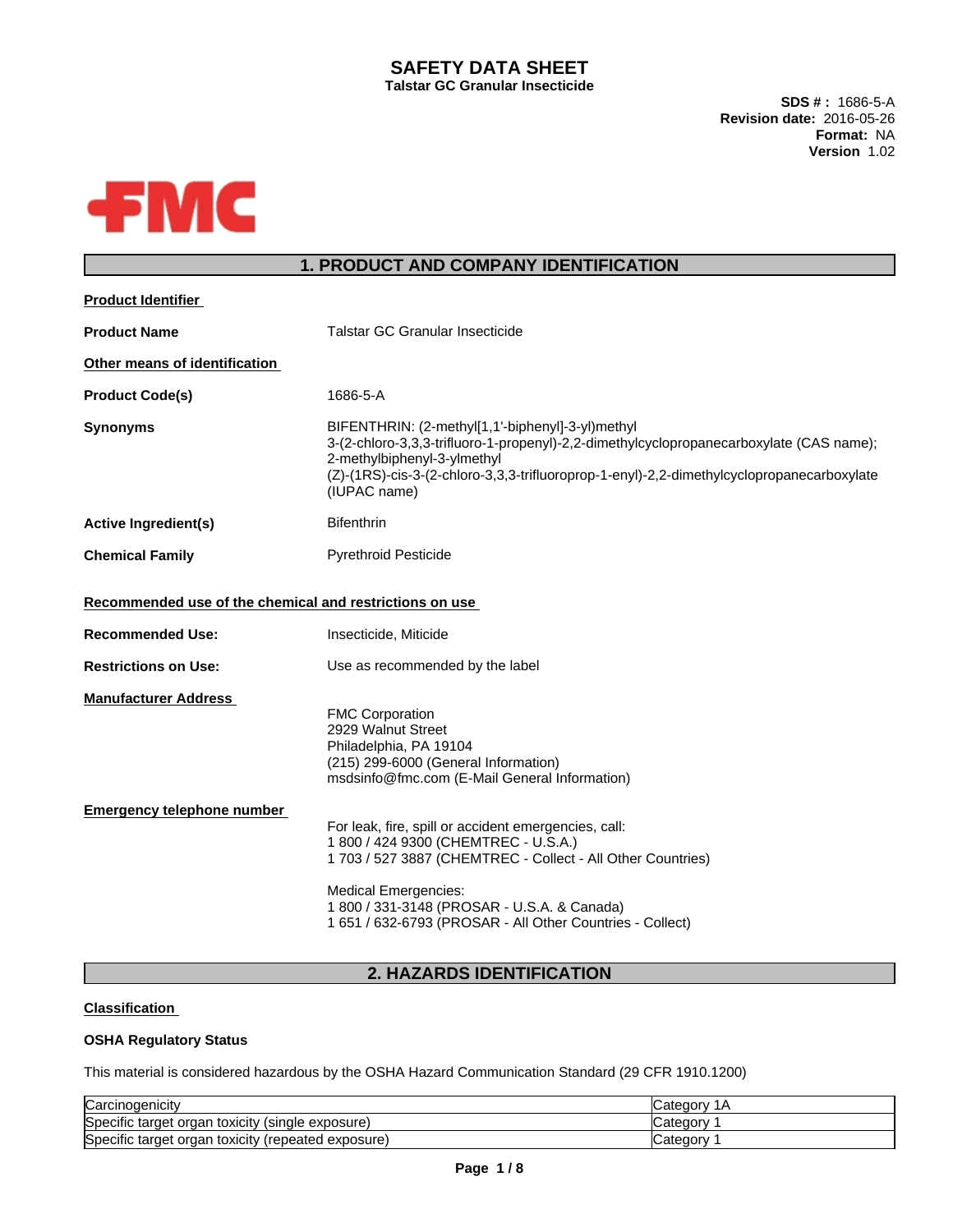**GHS Label elements, including precautionary statements**

#### **EMERGENCY OVERVIEW**

#### **Danger**

### **Hazard Statements**

H350 - May cause cancer

H370 - Causes damage to organs

H372 - Causes damage to organs through prolonged or repeated exposure



#### **Precautionary Statements - Prevention**

P201 - Obtain special instructions before use

- P202 Do not handle until all safety precautions have been read and understood
- P281 Use personal protective equipment as required
- P260 Do not breathe dust/fume/gas/mist/vapors/spray
- P264 Wash face, hands and any exposed skin thoroughly after handling
- P270 Do not eat, drink or smoke when using this product

#### **Precautionary Statements - Response**

P308 + P311 - If exposed or concerned: Call a POISON CENTER or doctor

#### **Precautionary Statements - Storage**

P405 - Store locked up

#### **Precautionary Statements - Disposal**

P501 - Dispose of contents/container to an approved waste disposal plant

#### **Hazards not otherwise classified (HNOC)**

No hazards not otherwise classified were identified.

#### **Other Information**

Very toxic to aquatic life with long lasting effects.

## **3. COMPOSITION/INFORMATION ON INGREDIENTS**

**Chemical Family Pyrethroid Pesticide.** 

| Chemical<br>l name                     | <b>CAS-No</b>                 | $\pm 0$<br><br>weiahı<br>70 |
|----------------------------------------|-------------------------------|-----------------------------|
| <b>Bifenthrin</b>                      | 000E7<br>$-04$<br>32657<br>۰. | v.c                         |
| <br>`rystalline silica,<br>quartz<br>◡ | 14808-60                      | -80                         |

Synonyms are provided in Section 1.

## **4. FIRST AID MEASURES**

**Eye Contact** Hold eyes open and rinse slowly and gently with water for 15 to 20 minutes. Remove contact lenses, if present, after the first 5 minutes, then continue rinsing eye. Call a poison control center or doctor for further treatment advice.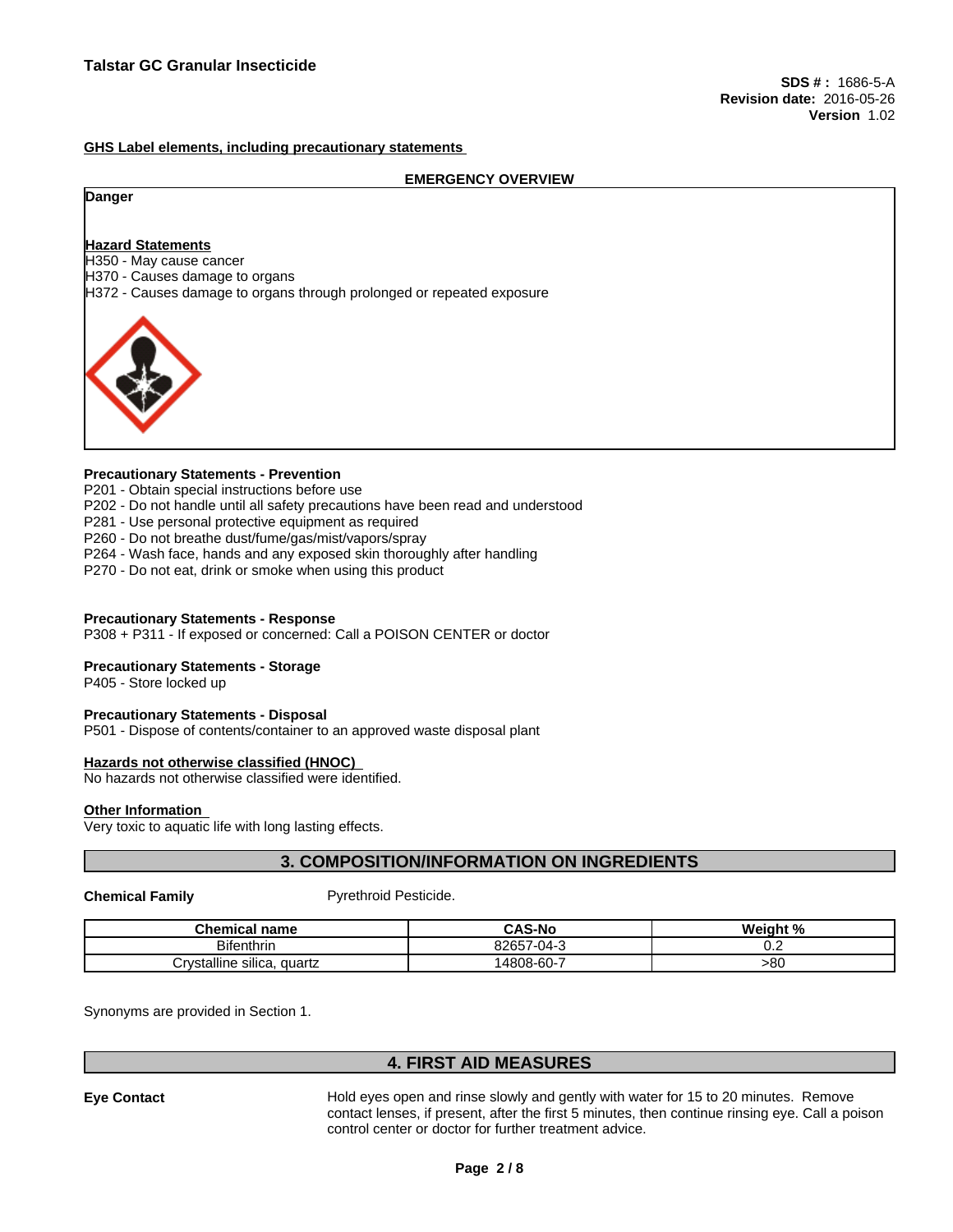| <b>Skin Contact</b>                                                                                        | VEISIUII 1.UZ<br>Take off contaminated clothing. Rinse skin immediately with plenty of water for 15-20<br>minutes. Call a poison control center or doctor for further treatment advice.                                                                                                                                          |  |  |  |
|------------------------------------------------------------------------------------------------------------|----------------------------------------------------------------------------------------------------------------------------------------------------------------------------------------------------------------------------------------------------------------------------------------------------------------------------------|--|--|--|
| <b>Inhalation</b>                                                                                          | Move to fresh air. If person is not breathing, call 911 (within the U.S. and Canada) or an<br>ambulance, then give artificial respiration, preferably mouth-to-mouth if possible. Call a<br>poison control center or doctor for further treatment advice.                                                                        |  |  |  |
| Ingestion                                                                                                  | Call a poison control center or doctor immediately for treatment advice Have person sip a<br>glass of water if able to swallow. Do not induce vomiting unless told to do so by a poison<br>control center or doctor. Do not give anything by mouth to an unconscious person.                                                     |  |  |  |
| Most important symptoms and<br>effects, both acute and delayed                                             | Central nervous system effects.                                                                                                                                                                                                                                                                                                  |  |  |  |
| Indication of immediate medical<br>attention and special treatment<br>needed, if necessary                 | Treat symptomatically. This product is a pyrethroid. If large amounts have been ingested,<br>milk, cream, and other digestible fats and oils may increase absorption and so should be<br>avoided.                                                                                                                                |  |  |  |
|                                                                                                            | <b>5. FIRE-FIGHTING MEASURES</b>                                                                                                                                                                                                                                                                                                 |  |  |  |
| <b>Suitable Extinguishing Media</b>                                                                        | Use CO <sub>2</sub> , dry chemical, or foam.                                                                                                                                                                                                                                                                                     |  |  |  |
| <b>Specific Hazards Arising from the</b><br>Chemical                                                       | Powdered material may form explosive dust-air mixtures                                                                                                                                                                                                                                                                           |  |  |  |
| <b>Explosion data</b><br><b>Sensitivity to Mechanical Impact</b><br><b>Sensitivity to Static Discharge</b> | Not sensitive.<br>Not sensitive.                                                                                                                                                                                                                                                                                                 |  |  |  |
| Protective equipment and<br>precautions for firefighters                                                   | As in any fire, wear self-contained breathing apparatus and full protective gear.                                                                                                                                                                                                                                                |  |  |  |
|                                                                                                            | <b>6. ACCIDENTAL RELEASE MEASURES</b>                                                                                                                                                                                                                                                                                            |  |  |  |
| <b>Personal Precautions</b>                                                                                | Isolate and post spill area. Remove all sources of ignition. Ventilate the area. Wear suitable<br>protective clothing, gloves and eye/face protection. For personal protection see section 8.                                                                                                                                    |  |  |  |
| Other                                                                                                      | For further clean-up instructions, call FMC Emergency Hotline number listed in Section 1<br>"Product and Company Identification" above.                                                                                                                                                                                          |  |  |  |
| <b>Environmental Precautions</b>                                                                           | See Section 12 for additional Ecological Information.                                                                                                                                                                                                                                                                            |  |  |  |
| <b>Methods for Containment</b>                                                                             | Use a wet sweeping compound or water to prevent dust formation.                                                                                                                                                                                                                                                                  |  |  |  |
| Methods for cleaning up                                                                                    | Sweep up and shovel into suitable containers for disposal. Clean and neutralize spill area,<br>tools and equipment by washing with bleach water and soap. Absorb rinsate and add to the<br>collected waste. Waste must be classified and labeled prior to recycling or disposal.<br>Dispose of waste as indicated in Section 13. |  |  |  |
|                                                                                                            | 7. HANDLING AND STORAGE                                                                                                                                                                                                                                                                                                          |  |  |  |
| <b>Handling</b>                                                                                            | Do not contaminate other pesticides, fertilizers, water, food, or feed by storage or disposal.                                                                                                                                                                                                                                   |  |  |  |
| <b>Storage</b>                                                                                             | Keep in a dry, cool and well-ventilated place. Keep away from open flames, hot surfaces<br>and sources of ignition. Keep out of reach of children and animals. Store in original<br>container.                                                                                                                                   |  |  |  |
| Incompatible products                                                                                      | None known                                                                                                                                                                                                                                                                                                                       |  |  |  |
|                                                                                                            |                                                                                                                                                                                                                                                                                                                                  |  |  |  |

# **8. EXPOSURE CONTROLS/PERSONAL PROTECTION**

**Control parameters**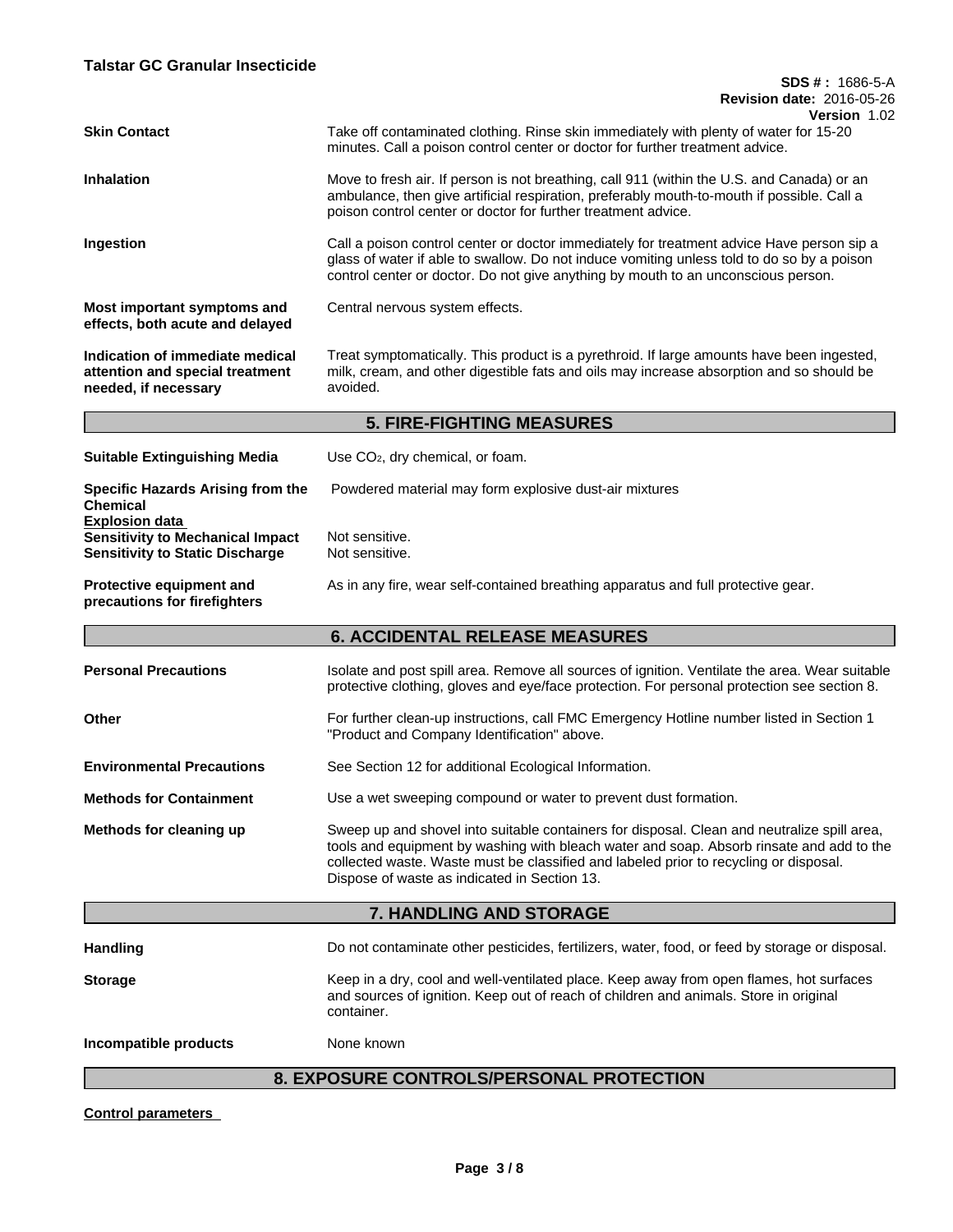| <b>Chemical name</b>                       | <b>ACGIH TLV</b>               | <b>OSHA PEL</b>           | <b>NIOSH</b>                             | <b>Mexico</b>                     |
|--------------------------------------------|--------------------------------|---------------------------|------------------------------------------|-----------------------------------|
| Crystalline silica, quartz                 | TWA: $0.025$ mg/m <sup>3</sup> |                           | IDLH: $50 \text{ mg/m}^3$                | Mexico: TWA 0.1 mg/m <sup>3</sup> |
| (14808-60-7)                               |                                |                           | TWA: $0.05$ mg/m <sup>3</sup>            |                                   |
| <b>Chemical name</b>                       | <b>British Columbia</b>        | Quebec                    | <b>Ontario TWAEV</b>                     | <b>Alberta</b>                    |
| Crystalline silica, quartz<br>(14808-60-7) | TWA: $0.025$ mg/m <sup>3</sup> | TWA: $0.1 \text{ mg/m}^3$ | TWA: $0.10 \text{ mg/m}^3$<br>respirable | TWA: $0.025$ mg/m <sup>3</sup>    |

## **Appropriate engineering controls**

**Engineering measures** Apply technical measures to comply with the occupational exposure limits. When working in confined spaces (tanks, containers, etc.), ensure that there is a supply of air suitable for breathing and wear the recommended equipment.

#### **Individual protection measures, such as personal protective equipment**

| <b>Eye/Face Protection</b>      | If there is a potential for exposure to particles which could cause eye discomfort, wear<br>chemical goggles.                                                                                                                                                                                                              |
|---------------------------------|----------------------------------------------------------------------------------------------------------------------------------------------------------------------------------------------------------------------------------------------------------------------------------------------------------------------------|
| <b>Skin and Body Protection</b> | Wear long-sleeved shirt, long pants, socks, and shoes.                                                                                                                                                                                                                                                                     |
| <b>Hand Protection</b>          | Protective gloves                                                                                                                                                                                                                                                                                                          |
| <b>Respiratory Protection</b>   | If exposure limits are exceeded or irritation is experienced, NIOSH/MSHA approved<br>respiratory protection should be worn. Respiratory protection must be provided in<br>accordance with current local regulations.                                                                                                       |
| <b>Hygiene measures</b>         | Clean water should be available for washing in case of eye or skin contamination. Wash<br>skin prior to eating, drinking, chewing gum or using tobacco. Shower or bathe at the end of<br>working. Remove and wash contaminated clothing before re-use. Launder work clothing<br>separately from regular household laundry. |
| <b>General information</b>      | If the product is used in mixtures, it is recommended that you contact the appropriate<br>protective equipment suppliers. These recommendations apply to the product as supplied                                                                                                                                           |

# **9. PHYSICAL AND CHEMICAL PROPERTIES**

#### **Information on basic physical and chemical properties**

| Appearance                       | Granules, Light tan to tan |
|----------------------------------|----------------------------|
| <b>Physical State</b>            | Solid                      |
| Color                            | Cream to tan               |
| Odor                             | <b>Slight Musty</b>        |
| <b>Odor threshold</b>            | No information available   |
| рH                               | $6.8 - 7.1$                |
| Melting point/freezing point     | Not applicable             |
| <b>Boiling Point/Range</b>       | No information available   |
| <b>Flash point</b>               | Not applicable             |
| <b>Evaporation Rate</b>          | No information available   |
| Flammability (solid, gas)        | No information available   |
| <b>Flammability Limit in Air</b> |                            |
| <b>Upper flammability limit:</b> | No information available   |
| Lower flammability limit:        | No information available   |
| Vapor pressure                   | No information available   |
| Vapor density                    | No information available   |
| <b>Density</b>                   | 1.39 $lb/ft^3$             |
| <b>Specific gravity</b>          | No information available   |
| <b>Water solubility</b>          | No information available   |
| Solubility in other solvents     | No information available   |
| <b>Partition coefficient</b>     | No information available   |
| <b>Autoignition temperature</b>  | No information available   |
| <b>Decomposition temperature</b> | No information available   |
| <b>Viscosity, kinematic</b>      | No information available   |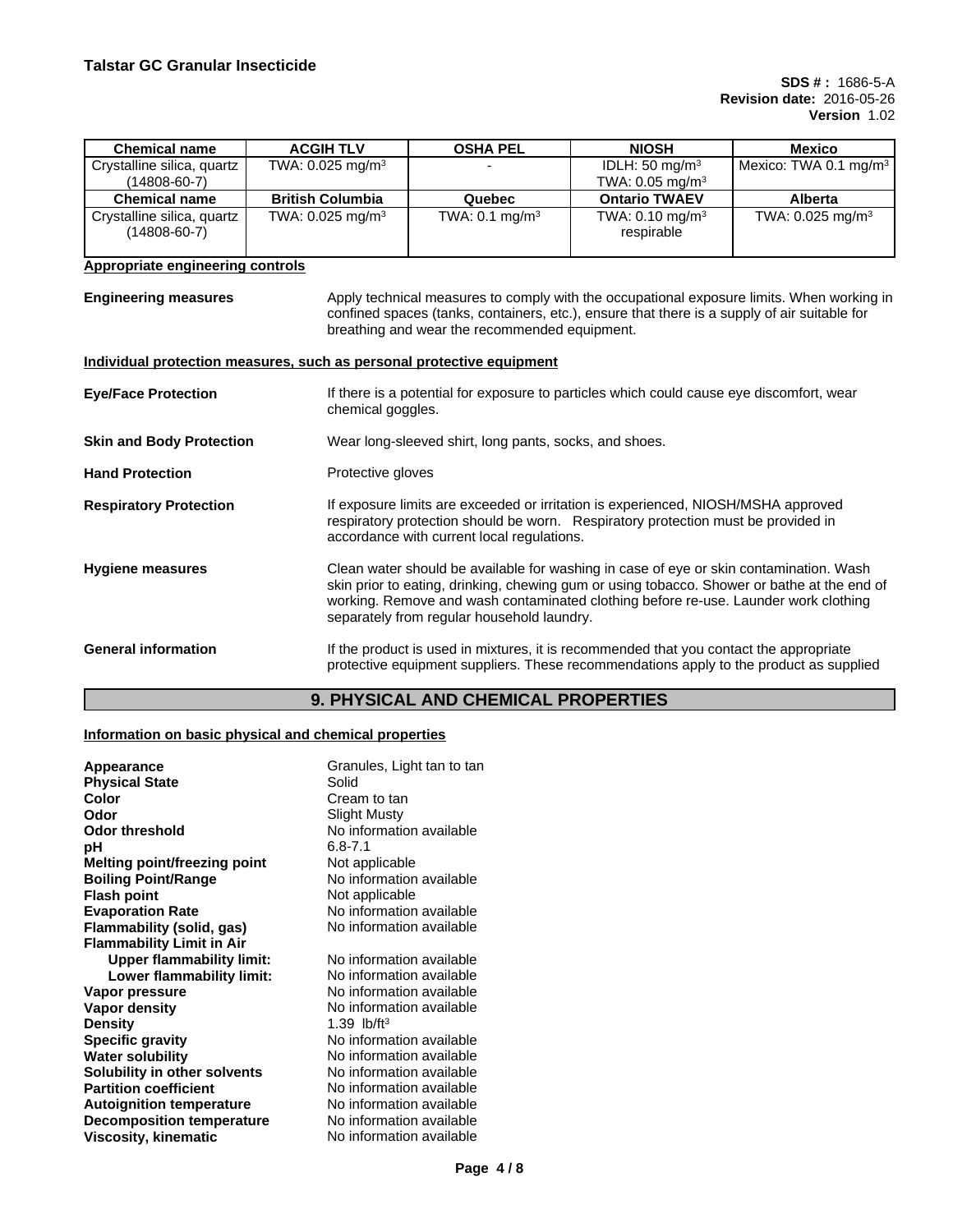**Bulk density** 

**Viscosity, dynamic** No information available<br> **Explosive properties**<br>
No information available **Explosive properties** No information available<br> **Oxidizing properties** No information available **Oxidizing properties** No information available<br> **Molecular weight** No information available No information available<br>50-53 lb/ft<sup>3</sup>

# **10. STABILITY AND REACTIVITY**

| <b>Reactivity</b>                                                | None under normal use conditions                                                                             |  |  |  |
|------------------------------------------------------------------|--------------------------------------------------------------------------------------------------------------|--|--|--|
| <b>Chemical Stability</b>                                        | Stable under recommended storage conditions.                                                                 |  |  |  |
| Possibility of Hazardous Reactions None under normal processing. |                                                                                                              |  |  |  |
| Hazardous polymerization                                         | Hazardous polymerization does not occur.                                                                     |  |  |  |
| <b>Conditions to avoid</b>                                       |                                                                                                              |  |  |  |
| Incompatible materials                                           | Excessive heat. Keep away from open flames, hot surfaces and sources of ignition.<br>None known.             |  |  |  |
|                                                                  | Hazardous Decomposition Products Carbon oxides (COx), Hydrogen chloride, Hydrogen fluoride.                  |  |  |  |
|                                                                  |                                                                                                              |  |  |  |
|                                                                  | <b>11. TOXICOLOGICAL INFORMATION</b>                                                                         |  |  |  |
| <b>Product Information</b>                                       |                                                                                                              |  |  |  |
| LD50 Oral                                                        | > 5000 mg/kg (rat)                                                                                           |  |  |  |
| <b>LD50 Dermal</b>                                               | > 2002 2000 mg/kg (rabbit)                                                                                   |  |  |  |
| <b>LC50 Inhalation</b>                                           | No information available                                                                                     |  |  |  |
| Serious eye damage/eye irritation                                | Non-irritating. Product dust may cause mechanical eye irritation.                                            |  |  |  |
| <b>Skin corrosion/irritation</b>                                 | Non-irritating.                                                                                              |  |  |  |
| <b>Sensitization</b>                                             | Non-sensitizer                                                                                               |  |  |  |
|                                                                  |                                                                                                              |  |  |  |
| Information on toxicological effects                             |                                                                                                              |  |  |  |
| <b>Symptoms</b>                                                  | Large doses of bifenthrin ingested by laboratory animals produced signs of toxicity including                |  |  |  |
|                                                                  | convulsions, tremors and bloody nasal discharge.                                                             |  |  |  |
|                                                                  | Delayed and immediate effects as well as chronic effects from short and long-term exposure                   |  |  |  |
| <b>Chronic toxicity</b>                                          | Bifenthrin: Long-term exposure caused neurotoxicity (tremors and impaired gait) in the early                 |  |  |  |
|                                                                  | exposure in animal studies, but tremors disappeared with continued exposure.                                 |  |  |  |
| <b>Mutagenicity</b>                                              | Bifenthrin: Not genotoxic in laboratory studies.                                                             |  |  |  |
| Carcinogenicity                                                  | Bifenthrin: Weak treatment-related response for liver adenocarcinomas and benign bladder                     |  |  |  |
|                                                                  | tumors (lesion) in male mice. This product contains crystalline silica (quartz) in a                         |  |  |  |
|                                                                  | non-respirable form. Inhalation of crystalline silica is unlikely to occur from exposure to this             |  |  |  |
|                                                                  | product. However, if granules are pulverized or crushed into a fine, respirable powder, silica               |  |  |  |
|                                                                  | exposure via inhalation is probable.                                                                         |  |  |  |
| <b>Neurological effects</b>                                      | Bifenthrin: Causes clinical signs of neurotoxicity (tremors, impaired gait, excessive                        |  |  |  |
|                                                                  | salivation) following acute or subchronic exposure. Tremors disappeared with continued                       |  |  |  |
|                                                                  | exposure.                                                                                                    |  |  |  |
| <b>Reproductive toxicity</b>                                     | Bifenthrin: No toxicity to reproduction in animal studies.<br>Bifenthrin: Not teratogenic in animal studies. |  |  |  |
| <b>Developmental toxicity</b><br><b>STOT - single exposure</b>   | Not classified.                                                                                              |  |  |  |
| <b>STOT - repeated exposure</b>                                  | Not classified.                                                                                              |  |  |  |
| <b>Target organ effects</b>                                      | Bifenthrin: Central Nervous System.                                                                          |  |  |  |
|                                                                  |                                                                                                              |  |  |  |

**Neurological effects** Bifenthrin: Causes clinical signs of neurotoxicity (tremors, impaired gait, excessive

exposure. **Aspiration hazard** No information available.

| <b>Chemical name</b>       | <b>ACGIH</b> | <b>IARC</b> | NT'<br>. | 0.0118<br>א⊓כּטי |
|----------------------------|--------------|-------------|----------|------------------|
| Crystalline silica, quartz | ∼            | Group       | Known    |                  |
| 14808-60-7                 |              |             |          |                  |

salivation) following acute or subchronic exposure. Tremors disappeared with continued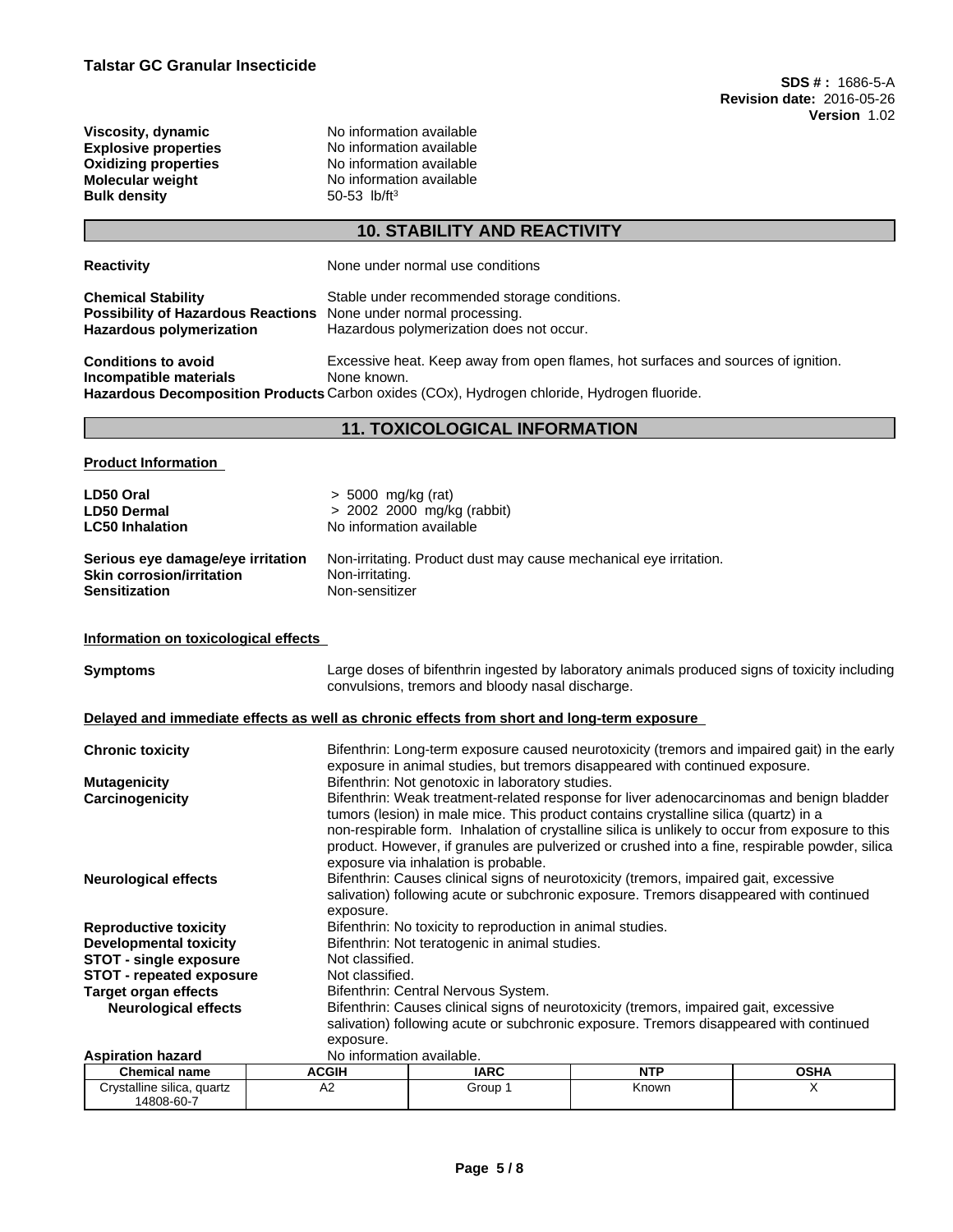# **12. ECOLOGICAL INFORMATION**

## **Ecotoxicity**

| Bifenthrin (82657-04-3)                                                                                                                                               |                                                                       |                                                                                                                                                                                      |        |           |
|-----------------------------------------------------------------------------------------------------------------------------------------------------------------------|-----------------------------------------------------------------------|--------------------------------------------------------------------------------------------------------------------------------------------------------------------------------------|--------|-----------|
| Active Ingredient(s)                                                                                                                                                  | Duration                                                              | Species                                                                                                                                                                              | Value  | Units     |
| <b>Bifenthrin</b>                                                                                                                                                     | 96 h LC50                                                             | Fish                                                                                                                                                                                 | 0.1    | $\mu$ g/L |
|                                                                                                                                                                       | 72 h EC50                                                             | Algae                                                                                                                                                                                | 0.822  | mg/L      |
|                                                                                                                                                                       | 48 h EC50                                                             | Crustacea                                                                                                                                                                            | 0.11   | $\mu$ g/L |
|                                                                                                                                                                       | 21 d NOEC                                                             | Fish                                                                                                                                                                                 | 0.012  | $\mu$ g/L |
|                                                                                                                                                                       | 21 d NOEC                                                             | Crustacea                                                                                                                                                                            | 0.0013 | $\mu$ g/L |
|                                                                                                                                                                       |                                                                       |                                                                                                                                                                                      |        |           |
| <b>Persistence and degradability</b>                                                                                                                                  |                                                                       | Bifenthrin: Moderately persistent. Does not readily hydrolyze. Not readily biodegradable.                                                                                            |        |           |
| <b>Bioaccumulation</b>                                                                                                                                                |                                                                       | Bifenthrin: The substance has a potential for bioconcentration.                                                                                                                      |        |           |
| <b>Mobility</b>                                                                                                                                                       |                                                                       | Bifenthrin: Immobile. Not expected to reach groundwater.                                                                                                                             |        |           |
|                                                                                                                                                                       |                                                                       | <b>13. DISPOSAL CONSIDERATIONS</b>                                                                                                                                                   |        |           |
| Waste disposal methods                                                                                                                                                | disposal authorities for guidance.                                    | Improper disposal of excess pesticide, spray mixture, or rinsate is prohibited. If these<br>wastes cannot be disposed of by use according to label instructions, contact appropriate |        |           |
| <b>Contaminated Packaging</b>                                                                                                                                         |                                                                       | Containers must be disposed of in accordance with local, state and federal regulations.<br>Refer to the product label for container disposal instructions.                           |        |           |
|                                                                                                                                                                       |                                                                       | <b>14. TRANSPORT INFORMATION</b>                                                                                                                                                     |        |           |
| <u>DOT</u>                                                                                                                                                            | at 49 CFR Parts 100 through 185.                                      | This material is not a hazardous material as defined by U.S. Department of Transportation                                                                                            |        |           |
| <b>TDG</b><br>UN/ID no<br><b>Proper Shipping Name</b><br><b>Hazard class</b><br><b>Packing Group</b><br><b>Marine Pollutant</b><br><b>Description</b>                 | <b>UN3077</b><br>9<br>III<br>Bifenthrin.<br>Pollutant                 | Environmentally hazardous substance, solid, n.o.s.<br>UN3077, Environmentally hazardous substance, solid, n.o.s. (bifenthrin), 9, PGIII, Marine                                      |        |           |
| <u>ICAO/IATA</u><br>UN/ID no<br><b>Proper Shipping Name</b><br><b>Hazard class</b><br><b>Packing Group</b><br><b>Description</b>                                      | <b>UN3077</b><br>9<br>Ш<br>Pollutant                                  | Environmentally hazardous substance, solid, n.o.s.<br>UN3077, Environmentally hazardous substance, solid, n.o.s. (bifenthrin), 9, PGIII, Marine                                      |        |           |
| <b>IMDG/IMO</b><br>UN/ID no<br><b>Proper Shipping Name</b><br><b>Hazard class</b><br><b>Packing Group</b><br>EmS No.<br><b>Marine Pollutant</b><br><b>Description</b> | <b>UN3077</b><br>9<br>Ш<br>F-A, S-F<br><b>Bifenthrin</b><br>Pollutant | Environmentally hazardous substance, solid, n.o.s.<br>UN3077, Environmentally hazardous substance, solid, n.o.s. (bifenthrin), 9, PGIII, Marine                                      |        |           |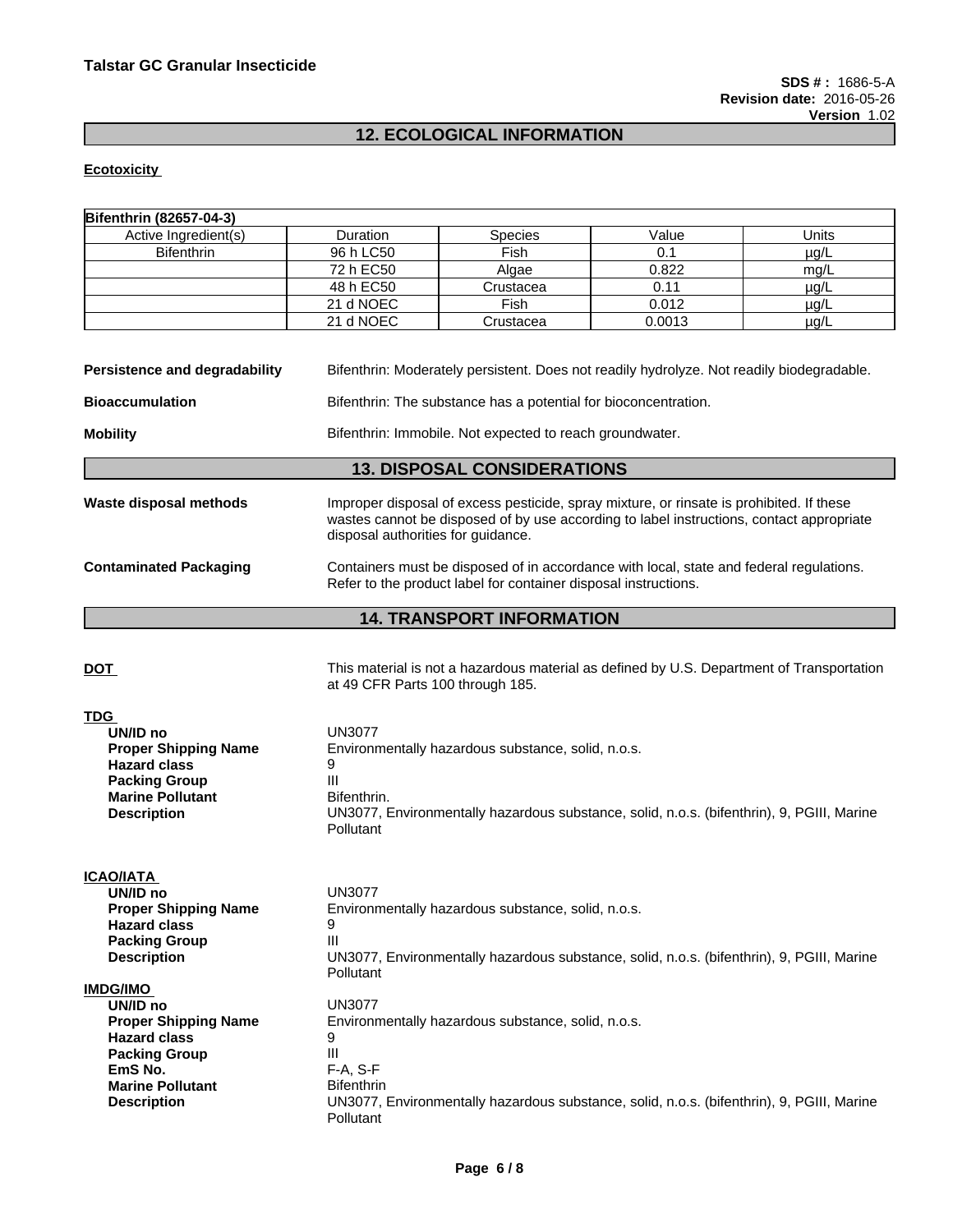# **15. REGULATORY INFORMATION**

# **U.S. Federal Regulations**

## **SARA 313**

Section 313 of Title III of the Superfund Amendments and Reauthorization Act of 1986 (SARA). This product contains a chemical or chemicals which are subject to the reporting requirements of the Act and Title 40 of the Code of Federal Regulations, Part 372:

| <b>Chemical name</b>                                    | <b>CAS-No</b>                       | Weight % | <b>SARA</b><br><b>Threshold</b><br>313<br>Values % |
|---------------------------------------------------------|-------------------------------------|----------|----------------------------------------------------|
| - -<br>8265<br>$-04-3$<br><b>B</b> itenthrin<br>$\cdot$ | 82657-<br>$\sim$ $\sim$<br>·U4<br>. | v.z      | $\cdots$                                           |

#### **SARA 311/312 Hazard Categories**

| Acute health hazard               | Yes |
|-----------------------------------|-----|
| <b>Chronic health hazard</b>      | Yes |
| Fire hazard                       | No  |
| Sudden release of pressure hazard | No  |
| <b>Reactive Hazard</b>            | No  |

#### **Clean Water Act**

This product does not contain any substances regulated as pollutants pursuant to the Clean Water Act (40 CFR 122.21 and 40 CFR 122.42)

#### **CERCLA**

This material, as supplied, does not contain any substances regulated as hazardous substances under the Comprehensive Environmental Response Compensation and Liability Act (CERCLA) (40 CFR 302) or the Superfund Amendments and Reauthorization Act (SARA) (40 CFR 355). There may be specific reporting requirements at the local, regional, or state level pertaining to releases of this material

#### *FIFRA Information*

This chemical is a pesticide product registered by the Environmental Protection Agency and is subject to certain labeling requirements under federal pesticide law. These requirements differ from the classification criteria and hazard information required for safety data sheets, and for workplace labels of non-pesticide chemicals. Following is the hazard information as *required on the pesticide label:*

#### *CAUTION*

*Harmful if absorbed through skin. This pesticide is extremely toxic to fish and aquatic invertebrates.*

# **US State Regulations**

#### **California Proposition 65**

This product contains the following Proposition 65 chemicals.

#### **U.S. State Right-to-Know Regulations**

| <b>Chemical name</b>       | <b>New Jersey</b> | <b>Massachusetts</b> | Pennsylvania |
|----------------------------|-------------------|----------------------|--------------|
| <b>Bifenthrin</b>          |                   |                      |              |
| 82657-04-3                 |                   |                      |              |
| Crystalline silica, quartz |                   |                      |              |
| 14808-60-7                 |                   |                      |              |

## **International Inventories**

| <b>Chemical name</b> | <b>TSCA</b> | <b>DSI</b> | <b>ECS/ELINC</b><br>:INF( | <b>ENCS</b> | Chin <sub>c</sub> | <b>KECL</b><br>(Korea) | <b>PICCS</b>  | <b>AICS</b>             |
|----------------------|-------------|------------|---------------------------|-------------|-------------------|------------------------|---------------|-------------------------|
|                      | (United     | l (Canada) | - IF<br>Europe)           | (Japan      | (IECSC)           |                        | (Philippines) | . .<br>ustralia)<br>(AL |